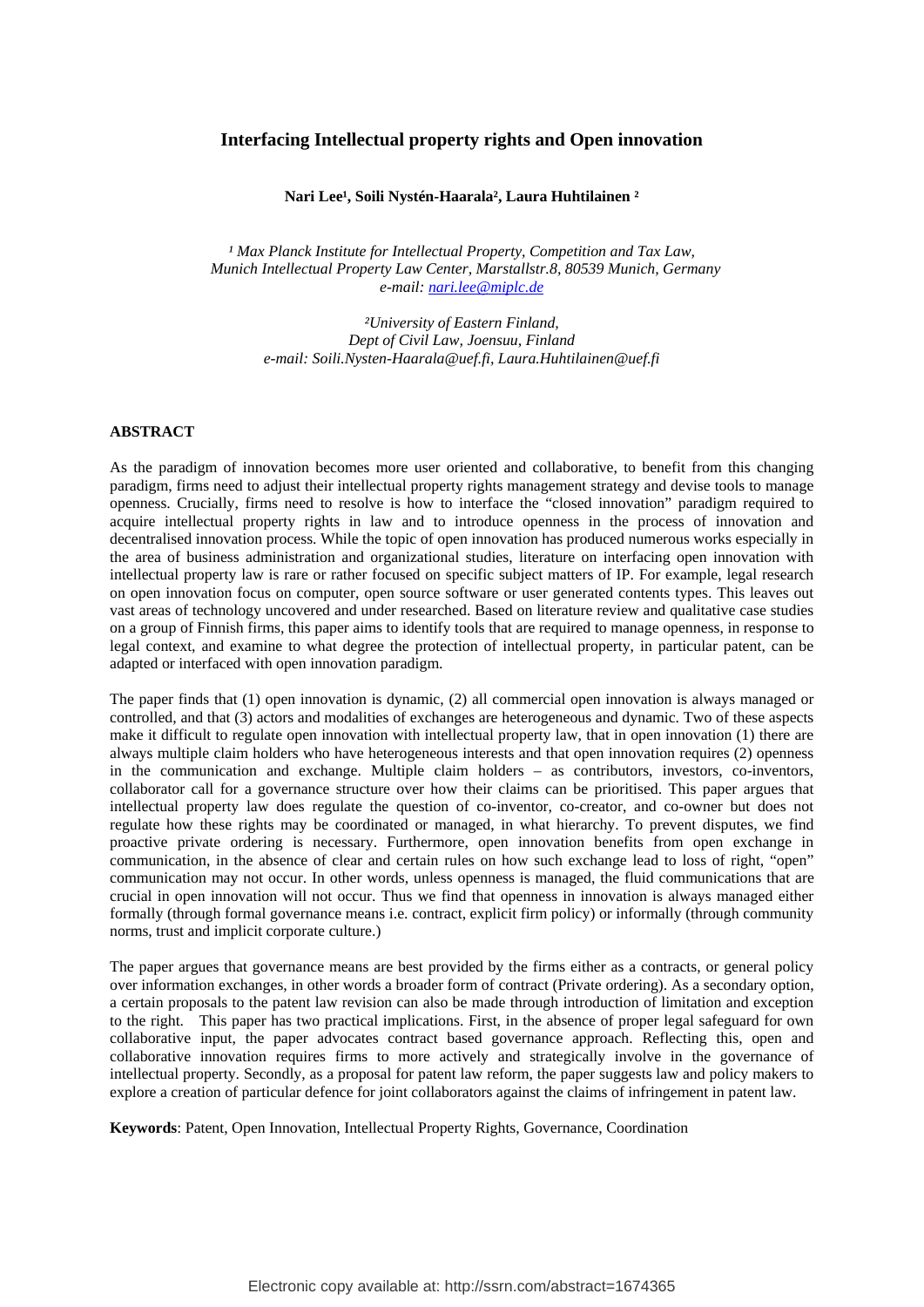### **1. INTRODUCTION**

Developments in the information and communication technology make it easier to collaborate or jointly innovate. As collaboration and joint innoation involve multiple actors and calls for various changes in the perception, management of intellectual proeprty (IP) as well as strategies and in the business models of the firms. Additionally, fast speed of technological developments often reduces the value of an individual IP right. Consequently owning IP alone may not give a long term sustainable competitive advantages. To generate and capture the value of innovation, firms need to consider other elements outside the traditional concept of owning intellectual property right.

One such alternative is presented as open innovation model, utilising external actors as sources of innovation. (Chesbrough 2003). To benefit from changing paradigm of innovation, firms are invited to consider practicing open innovation. However, practicing open innovation is challenging for most firms not only because it requires change in perception but also because of the traditional conditions for protection of intellectual property in law, especially patent protection. Patent law tends to discourage open exchange and communication, especially before the patent filing, as published and known innovative idea will not be protected. Under this closed innovation model, firms need to closely control the exchange of innovative ideas even within the firms. Any open exchanges with actors outside the boundary of the firm will be discouraged. In this sense, open innovation requires the firms to interface openness with the closed innovation model that are adopted in law.

The legal uncertainty of protection based on intellectual property rights stresses other forms of protection based on business practices. Firms often use alternative forms of protecting knowledge. Commonly these methods of private ordering require contracts or other types of direct behaviour control. However any contracting for intangible innovation is extremely challenging as the parties would not be able to specify the result of their cooperation. (Lee 2009) contracting for these types of innovation may seem highly incomplete even. The incompleteness also makes it difficult to agree beforehand on the sharing of the profits and costs as well as on the ownership and use of the result of cooperation. In contrast to this, contract law based on the model of sale of tangible goods often starts from the requirement to define the object of the contract including the definition of the goods and the price. Intangible innovation and open ended collaboration are often a poor fit. Furthermore, flexibility, which is the starting point of open innovation, is an exception according to contract law and unclearly defined contract terms can be interpreted as no contracts at all. (Nystén-Haarala et al. 2010).

Since both contract law and IP law offer only weak supports for open innovation, open innovation may require particular innovative capability in firm to manage openness and interface it with the closed innovation model, through private ordering means. Additionally as business models which build on open innovation may also require a different IP strategy as well as contract policies aligned with the IP strategy and the business model.

Based on literature review from legal and business organizational studies and a qualitative case study on a group of Finnish firms, this paper aims to identify tools that are required to manage openness, in response to specific legal context, and examine to what degree the protection of intellectual property, in particular patent, can be adapted or interfaced with open innovation paradigm. The paper applies some of the findings of the research project of Intellectual Property in Open Innovation (IPOB) that empirically tests the viability of "open innovation", as a theory of innovation practice. In particular, the project researches how firms may or may not utilise the open innovation, as an alternative or as a complementary model to manage the path of innovation within a firm and in business to business (B2B) exchanges. The project has been financed by the Tekes (Technology Advisory Board of Finland 2007-201) and was a multidisciplinary joint effort of the State Technical Research Center of Finland (VTT) in Tampere and the University of Eastern Finland.

#### **2. IP AND OPEN INNOVATION – CURRENT UNDERSTANDING**

Literatures on open innovation are mainly found in the business or organizational studies. Most often cited literature, von Hippel (1988) and von Hippel (2005), and Chesborough, (2003) are all in the field of business, economics, or organization studies. For example, Dahlander and Gann (2010) reviewed 150 literatures on open innovation, and the survey showed that most of the literatures are from business and organization studies.

Open innovation has a varying degree of openness and as a result, there are some confusion to the meaning of openness. An open innovation in these literature seem to have two crucial characteristics in that openness is relative and that it is defined by *the willingness to cross the boundary of a firm either to source or diffuse*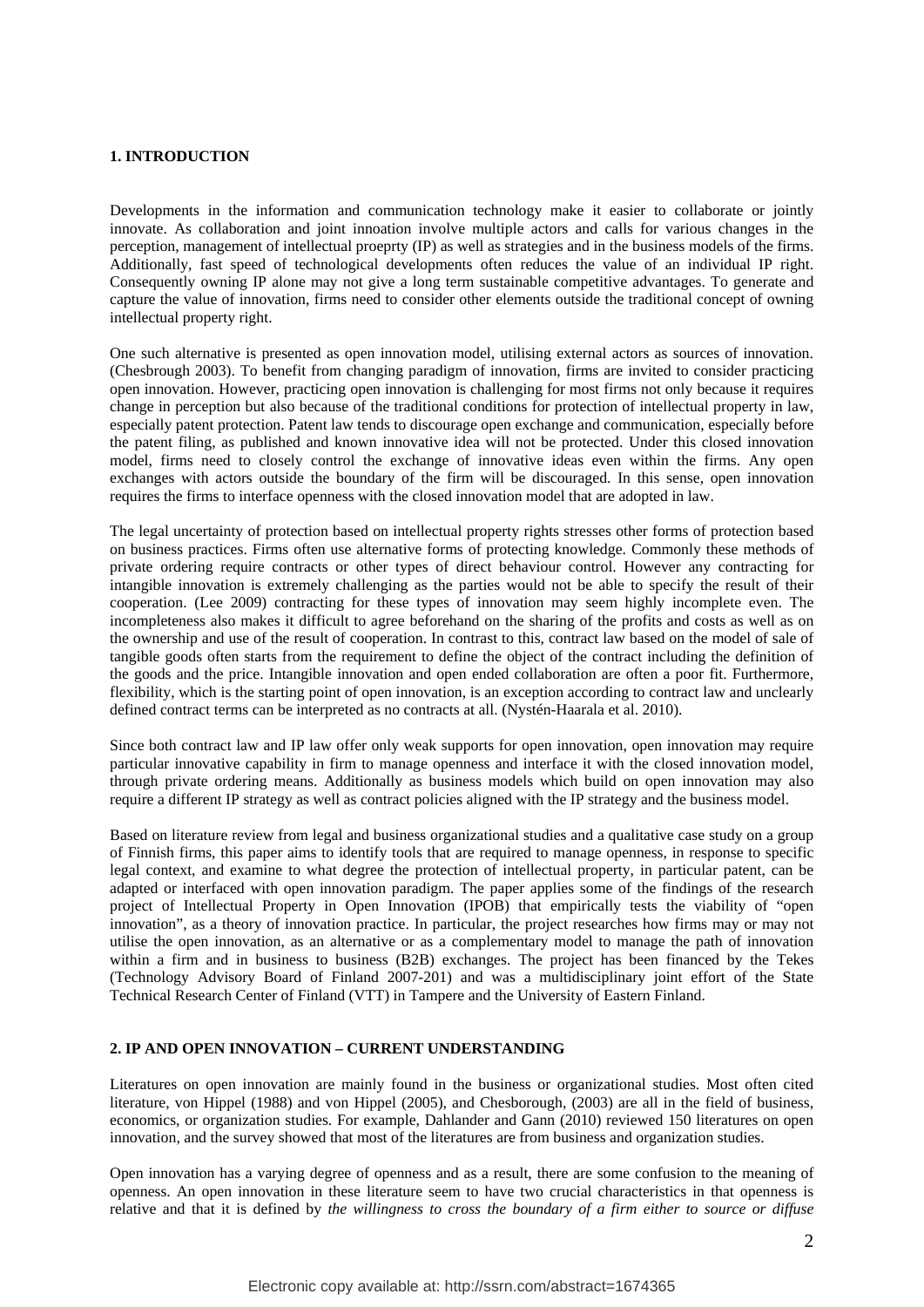*innovation*. In other words, there are *varying degrees of openness* in the definition of open innovation and that as long as the firms are utilising resources outside the firm, this is viewed as open. Earlier capacity focused literature termed this utilization of firm external sources as the acquisition of "specialised capability" (e.g. Ashish and Merges, 2004). In others we find terms such as "crowd-sourcing" (Howe 2006) to describe firms willingness to replace contractor or supplier with community, public or open platform. While some authors used connected yet similar terms such as networked innovation or decentralised innovation (von Hippel 2005 Valkokari et al 2009), as long as firms are willing to use resources outside the boundary of a firm in any phase of innovation, the "open innovation" literature viewed it as open innovation.

Literatures in organizational studies typically contrast this to a closed innovation model that highlights the timely protection of knowledge assets with intellectual property rights and through controlled communication. Closed innovation is viewed to be based on the fundamental assumption that most useful essential innovation may occur only within the boundary of the firm. As a corollary, firms adopting closed business model tend not to utilize the external sources by licensing in the technology nor allow other firms to exploit their knowledge by adopting an internal policy not to license out the core technology. An "open innovation" firm would license in technology either as a means to access complementary technology, to accelerate the process of technological development and to commercialize.

In contrast, literature in law deals rarely with open innovation. Few commentaries are written and the few literatures seem to be focused on two specific types of open innovation – copyright and open source computing, and patents and open biotechnology projects. Open innovation is often associated with free and open source code development in the software industry. (von Hippel and von Krogh 2003) Occasional commentaries on open innovation from more theoretical perspective are often focused on peer production communities (Benkler, 2003) or explore contract terms and liabilities associated with open source licensing terms (e.g. Välimäki and Oksanen 2005). Literature from copyright law also associate this with Creative Commons Project that aim to promote norm of access to contents with less limitation by promoting standardized licensing terms. (e.g. Creative Commons Website, and Loren 2007) In this context, commentaries explore normative meaning of these projects and enforceability of these terms (e.g. Elkin-Koren 2006). User generated contents and exceptions and limitations to copyright related to the user generated contexts are also discussed in this context. (e.g. Gervais 2009, Tushnet 2008).

In patent, open innovation literatures are even scarcer. This may be due to the fact that open innovation is even more difficult to practice with patents, as sharing or publication will destroy novelty of an inventive idea that would lead to loss of right. Sharing of inventive ideas – whether formal or informal - has to be carefully controlled if firms aim to patent on them. However, this does not mean that open innovation cannot be practiced in patents at all. Academic application is limited, but nonetheless found in the context of biotechnology research, research tool patents. For example, in the context of biotechnology research, Hope applies and claims that open source principles can be useful in innovation in biotechnology. (Hope 2004) Similar academic attempts are made by Boettiger and Burk (2004), with case examples such as CAMBIA Bios Initiative that provides various tools including open source type standardized licensing terms implementing similar principles. (Cambia BiOS website, and Berthels 2010).

Additional literatures in law are found in the university or government and private collaboration and challenges for patent law. (Eisenberg and Rai, 2006).If sourcing outside the boundary of a firm is defining traits of open innovation, firms utilising inventive capacity of university could be one such open innovation practices. University inventions have received, in particular large attention from the academy as it is based on the changes in patent laws in most countries affecting patenting activities and patent portfolio management of the universities. In other context, using the lenses of "user innovation," Strandburg studies on the modalities of patent law that may need to be changed or adapted through private ordering means to practice this particular type of open innovation under the US law. (Strandburg 2008).

#### **3: RESEARCH QUESTIONS AND METHODS**

Overall, open innovation seems to gain much momentum in the international policy debates as well. Notably there are normative recommendations for open innovation from international organization such as OECD (OECD Report, 2008). However, how such open innovation policy has to be implemented nationally within the framework of current intellectual property law has not been explored. To be precise, how to interface open innovation with the current intellectual property seem to be missing.

Given the association with open source movement, the open innovation used in the IP law literature seems to focus on narrow version of open innovation than in business or organizational studies. Furthermore, a systematic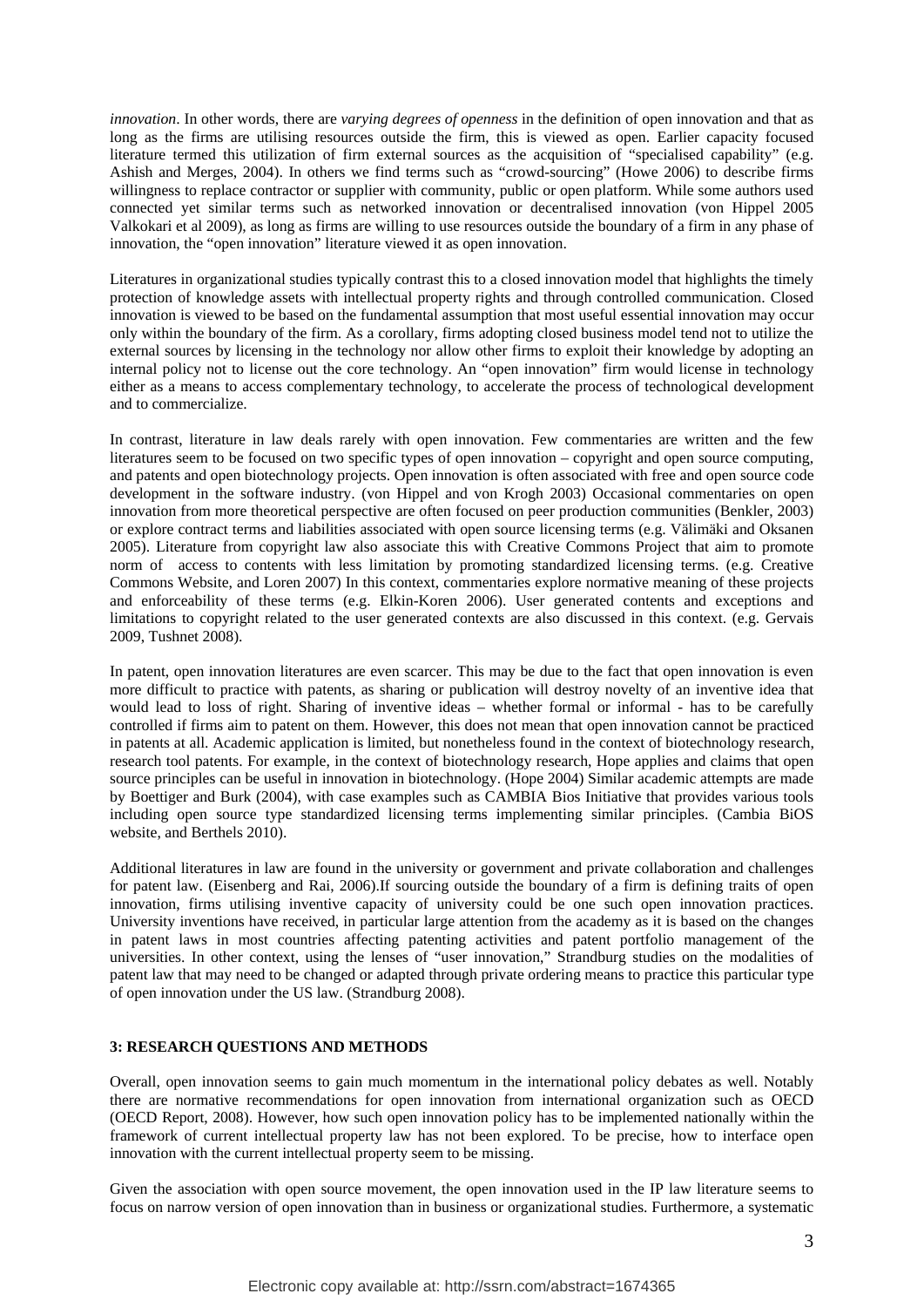account of business to business transaction based on more "open" innovation model seems to be only in the area of open source software and biotechnology. Commentaries in law seem to be focused on either exchanges among the users, or the business to consumer/user type of exchange. The application of open innovation paradigm in intellectual property law seems to be limited to the certain technology area – namely in the area of biotechnology and in the area of computer program and software. This is not unexpected result as most of the documented successful cases in open innovation management literature also is concentrated in the area of software.

Therefore, this paper aims to explore how to interface open innovation practices with the current intellectual property law and system through examining detailed modalities of private ordering means. We examine to what degree the protection of intellectual property, in particular patent protection, can be adapted or interfaced with open innovation paradigm. As argued in the above, firms practicing open innovation (i.e. innovation that utilizes resources outside the firms either as suppliers, sources of innovation or as distributors and commercialization partners) need to resort to private ordering means. More specifically, we aim to identify and explore *1) modalities of open innovation that requires management* or regulations within or outside the boundary of firms, that are relevant to intellectual property law; *2) private ordering means and tools* to manage the above identified modalities in response to legal context. Through this exercise, we test the viability of open innovation as a sustainable innovation paradigm that has to be considered in the development of norms of intellectual property in general.

The research is structured in a triangular manner – three types of data were collected – from interviews, documented materials and literature. Data on innovation practices across the boundary of the firms have been collected by participating in semi-structured open or closed forum discussions, selective interviews, and by collecting documented materials with the representatives of a group of six Finnish firms, over the period of 2008-2010. Participating representatives included, but not limited to, those who are entrusted with intellectual property issues within the firm as well as contracting in the firms. The firms involved in business to business transactions but the size and the field of industry varied greatly but all of the firms have been operating internationally. Some firms were selected as they were more actively participating in the open innovation while others were selected as they were known to be a closed innovation firm. We analysed this empirical data against the findings of the existing literature both in the field of organization studies and in law to identify the need and means of regulation and management in these innovation practices.

# **4. FINDINGS**

# **4.1. Modalities of Open Innovation**

# *1) Strategically Managed Openness and the Boundary of a firm*

As open innovation is contrasted to a closed innovation model, defning openness is crucial. (Dahlander and Gann 2010). Firms in our case group showed initially reservation toward the idea of "openness" and open innovatio. This was due to the perception that openness in intellectual property and intangible asset management was more associated with cost of disclosure and loss of rights than the benefits. If the openness fundamentally hinders firms' acquisition of IPR, particularly patents, as well as assertions of rights, firms with strong IP portfolio or patent portfolio over the core business areas may not practice open innovation at all. At the same time, if patenting is the norm of certain industry sector (i.e. pharmaceutical), open innovation may not be recommended over the core business knowledge . On the other hand, if the openness of the "open innovation" model does not hinder patent grants and assertion of right, the benefit of practicing open innovation model, namely utilization of the expertised outiside the boundary of the firm should be considered as one alternative to closed intra firm R&D activities.

When the boundary of a firm is the crucial characteristics of open innovation, openness becomes a question of a degree that can be strategically used and calibrated. From this perspective, when the willingness to source the knowledge ourside the boundary of the firm is stressed, firms in our case group showed less reservation toward open innovation, and noticed that some of them were indeed already practicing a certain degree of open innovation. Even in a relative closed inventive process, it is not uncommon to use external scientists and collaborators in the inventive process leading to the grant of the right, and during the commericialisation process. During discussions, firms initially identified as practicing close innovation in core business area realised that they perform research collaboration with partners outside the boundaries of the firms – such as universities and research insititutes. In the innovation process, openness can be introduced in the conception and creation of the innovation, in the production/sourcing of the innovation, and in the use and distribution of innovation. Likewise, firms do not necessarily practice openness in the stage when it is not desirable for the firm such as when it would cost the firm to lose the claims to the inventive idea. Further, literature documents that the result of the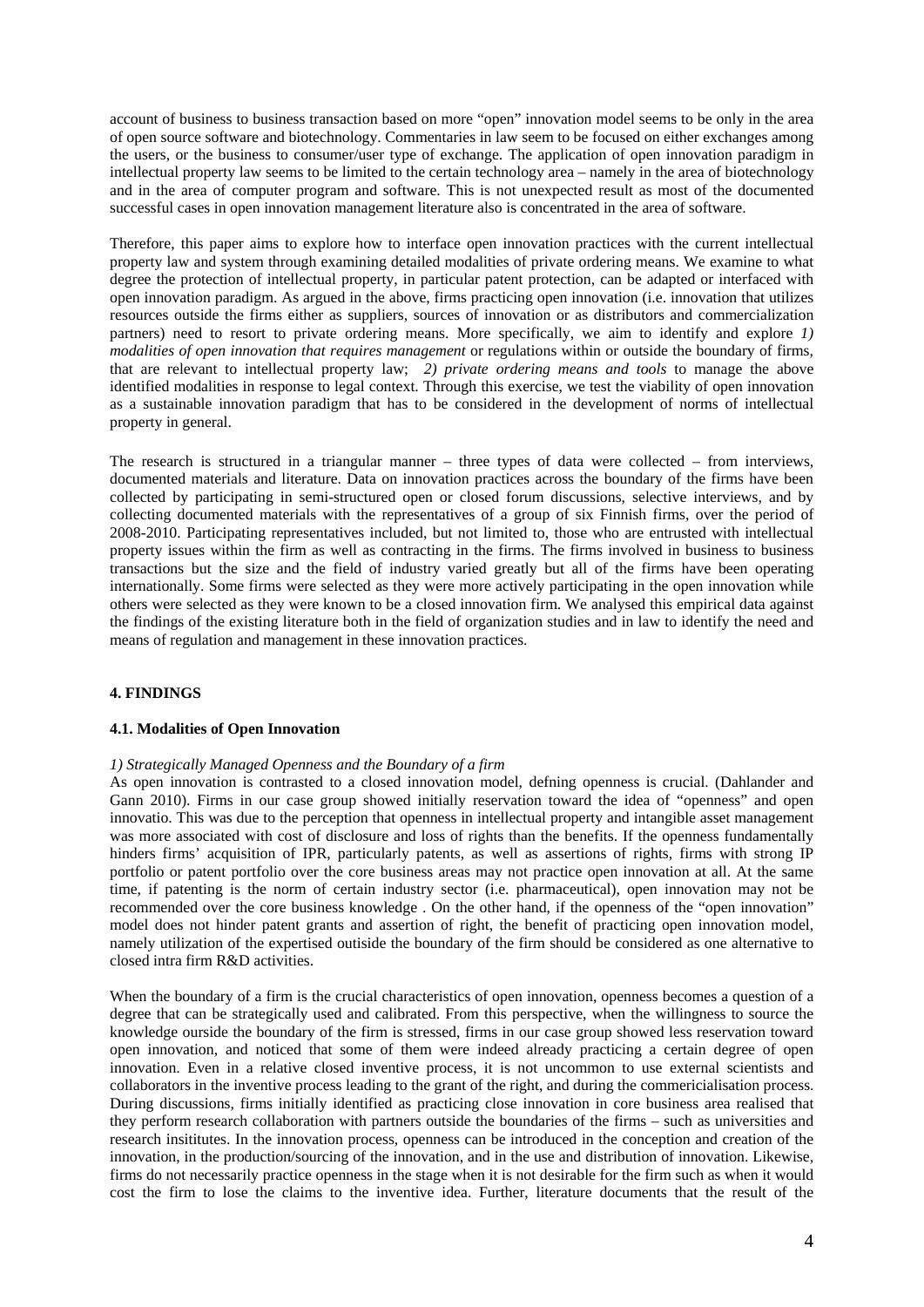innovation – innovative product themselves may incorporate openness in the product design by allowing open access to the underlying product information technically, and legally, or encourage improvements by user innovations. (Strandburg, 2008). Any of these approaches may be combined to achieve a desirable degree of openness in the innovation in the process and in the product.

Various factors affect firms' adoption of openness. This includes – nature of the product and its lifecycle; industry context including competitor's behaviour, presence of cooperative partners (or community); firm internal organizational resources and strategy; and regulatory context including non-IP related regulations. In this regard, *we found that firms could make strategic decisions where, when and with whom they would practice open innovation.*

As openness to practice the "open innovation" is the question of degree, we found that open innovation may be calibrated to make the open innovation interoperable with the general operations of intellectual property right. If so, openness in the innovation as a process may be applied at various phase and aspects of innovation. At the same time, even in the firms that are actively participating and building their business models with open innovation, they made conscious and strategic decisions to select what to disclose and share, and to what extent. We also noted that the openness is dynamic in the sense that depending on the stage, commercial and strategic importance of the innovation task and time, open innovation may become closed and closed innovation may become open again.

# *2) Heterogeneous actors and dynamic modalities of exchanges*

Open innovation practices that are noted in the literatures and adopted in our case firms involve diverse actors with various interests. While actors are commonly present outside the boundaries of a firm, open innovation participants have *heterogeneous interests with different role in the value chains.* Literature documents all types of actors in open innovation in different industries (e.g. Laursen and Salter 2006, Chesbrough and Crowther 2006, Christensen et al. 2005). Common firm external collaboration experiences within our case firms verify this diversity. Actors may be individuals firms/ inventor/ investor or a collective group of individuals (including community), or firms (including associations). They may be private individuals or firms or public organisation, for profit- or not for profit. Participants may be university (within the university or spin-offs) or industry. They may be sellers or producers of innovative ideas or solutions, suppliers including contract manufacturers, or intermediaries including open innovation forums, technology transfer firms or licensing platforms, may participate as end users/customers. Our case firms open innovation conducts confirm this finding in the literature.

Initial literature documents two types of open innovation – exploration or exploitation or inbound and outbound open innovation(e.g. OECD Report, 2008). Earlier, we have described them in terms of the network types as *transaction networks* or *co-creation networks*. (Valkokari et al., 2009) to highlight why firms create networks of innovation outside the boundary of the firm. Among these, depending on the pecuniary interests, one can define the open innovation further. Using these terminologies, modalities of open innovation can be summarised in the table 1 below.

|                                             | Inbound                                                                                   | Outbound                                                                                |  |
|---------------------------------------------|-------------------------------------------------------------------------------------------|-----------------------------------------------------------------------------------------|--|
| For Profit Transaction /<br>Exploitation    | Acquire<br>Buy /Contract In/License In                                                    | Sell / License Out / Contract<br>Out                                                    |  |
| For Profit Co-Creation / Access             | Cross License & Barter, Pool                                                              |                                                                                         |  |
| Not for Profit<br>Co-creation / Exploration | Take (formal $&$ informal) /<br>"Open Source"/<br>Crowd Sourcing/<br><b>User Sourcing</b> | Disclose (formal $\&$ informal) /<br>Contribute & Publish /<br>User Participating Kit / |  |

[Table 1. Modalities of Open Innovation]

When firms practices open innovate for profit, the innovative exchanges are likely to be transaction to exploit the innovation. In inbound exchanges, this means that firms either buy or license in the innovative knowledge from actors outside the first. Often in these exchanges, innovative knowledge are clearly defined as IP or related to the use of the clearly defined IP, in case of know-how or related heuristic knowledge is necessary. In outbound exchanges, this means that firms either sell or license out the IPs that they hold. As the core of the knowledge will be defined as IP, transaction or exchanging these types of knowledge will be relatively clearer. In these types of exchanges, IP indeed provide certainty as they will provide information on pre-contractual liabilities and minimize transaction costs, as noted by Merges. (Merges 2005). As such, firms practice uses open innovation for profit, *when there are clearer rules over the ownership over the core knowledge either in the form of IP or through other private ordering means (contracts) or community norms*. Commercial SW firms using open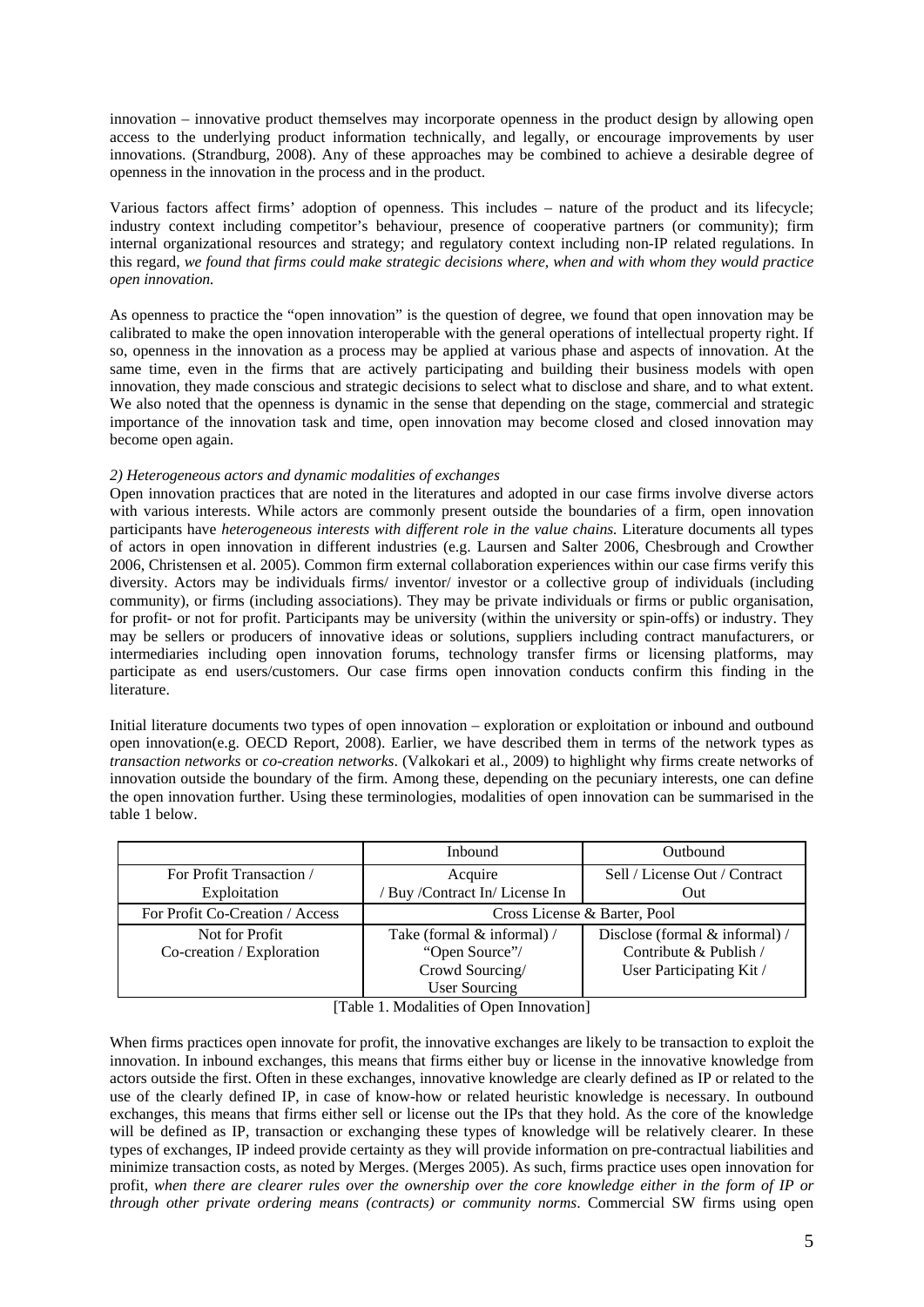sources, for example, engage in open innovation when they know the act of code writing will entitle them the control over the codes they write, through copyright claims. Their open source licensing allows them to explore the outcome of the result and failure of attribution would invalidate the licenses. For profit, firms' incentive to control and manage the knowledge that are exchanged are greater and thus unless there is a clear rules, openness may not be introduced.

In contrast, not for profit types of innovative conducts are done when the firms want to explore a certain business model or market, or to jointly create knowledge that does not exist. In inbound exchanges, they take what are disclosed or published (public domain knowledge), participate in "open source" type community to jointly create codes or participate in open innovation platforms to unilaterally pose innovation tasks / problems and assignment. (i.e. "crowd sourcing"). Additionally firms may explore users' knowledge in a given product (markets). In outbound exchange, open innovation can be practiced by firms freely reveal or disclose what they know or their innovation "tasks", contribute back to the community where they took the knowledge from or by providing a kit for the users to participate in the innovation process. This can be done wither with known and identifiable actors (a group of community members), with specified group (users, register platform users) or with unknown or unidentifiable mass ( a general community, the public). Even in this context, modalities of exchange are controlled through mandatory IP law, or contracts, or norms of the community, or rules of participation (terms of uses, and association).

All three types of exchanges are well documented in the literatures. In contrast, the firms and the representatives of our case firms were not initially aware of crowd or user sourcing or open innovation platform or identified their conduct of "free- revealing." Free revealing or disclosure non open source community does exist, especially in the industry where the competition for patent race is high. Firms defensively reveal what they know to defeat other firms patent application to create prior art (e.g. Henkel and Pangerl 2007) and this strategy is often used together with patent opposition filing against rivals to defend freedom to operate. Interestingly, our cases firms did not acknowledge this strategy together with active opposition filing as an open innovation but rather as part of the closed innovation as it utilises existing patent law rules on novelty promoting non-disclosure.

Furthermore, between commercial exploitation and non commercial exploration lies a hybrid open innovation network. A co-creation of "standards" or limited access network are prevailing where IPs are bartered, pooled or cross-licensed. In these open innovation networks, it is openly acknowledged that the innovation lies outside the firms are not only important but also essential for the firms to innovation further and thus, IPs have to be managed collectively. While this could be viewed as a classic open innovation, organization literatures do not necessarily treat the IP pools or licensing platforms or collective IP management as an open innovation but rather private ordering means to ameliorate the negative aspects of IP laws. (e.g. Merges 1996, Van Overwalle 2010)

| Open?  | Overall<br><b>IP</b> Strategy | Appropriation<br><b>Strategy</b>                                     | Contracting<br><b>Strategy</b>                        | <b>Disputes</b><br><b>Strategy</b>                                                               | <b>Revenue</b>            | <b>Example industry</b>                                                |
|--------|-------------------------------|----------------------------------------------------------------------|-------------------------------------------------------|--------------------------------------------------------------------------------------------------|---------------------------|------------------------------------------------------------------------|
| Closed | Exclusive                     | File for<br>Core Patent<br>Copyright                                 | No licensing<br>(restrictive terms)                   | Aggressive<br>litigation                                                                         | Extreme<br>(none or huge) | Traditional<br>Original Equipment<br>Manufacturers,<br>Pharmaceuticals |
| Mixed  | Leverage                      | Patenting in<br>rivals' key area<br>Buy patent<br>Copyright          | Willing to license out<br>Licensing platform/<br>pool | Threat to sue<br>(to induce<br>license)<br>Rules of<br>Association                               | Continuous                | Telecom &<br>Standardized<br>technology                                |
| Mixed  | Defensive                     | Patent race<br>Opposition<br>(rivals)<br>Copyright where<br>relevant | Cross licensing<br>Limited license in                 | Defensive<br>litigation,<br>(Counter Suit,<br>Invalidation)<br>Defensive<br>Publication          | Almost none               | Electronics.<br>(semiconductor),<br>Telecom.                           |
| Open   | Defensive<br>"Open source"    | Copyright<br>No patent filing<br>Publish                             | Open License                                          | Threat to sue<br>to induce<br>compliance of<br>licensing terms<br>&<br>Community<br><b>Norms</b> | No royalty<br>from IP     | Information<br>Technology &<br>Software                                |

In sum, we found that (1) open innovation is always *dynamic* and fluid (i.e. firms may start as an open innovation firm but later close that particular path of innovation and vice versa), that (2) the *openness in open*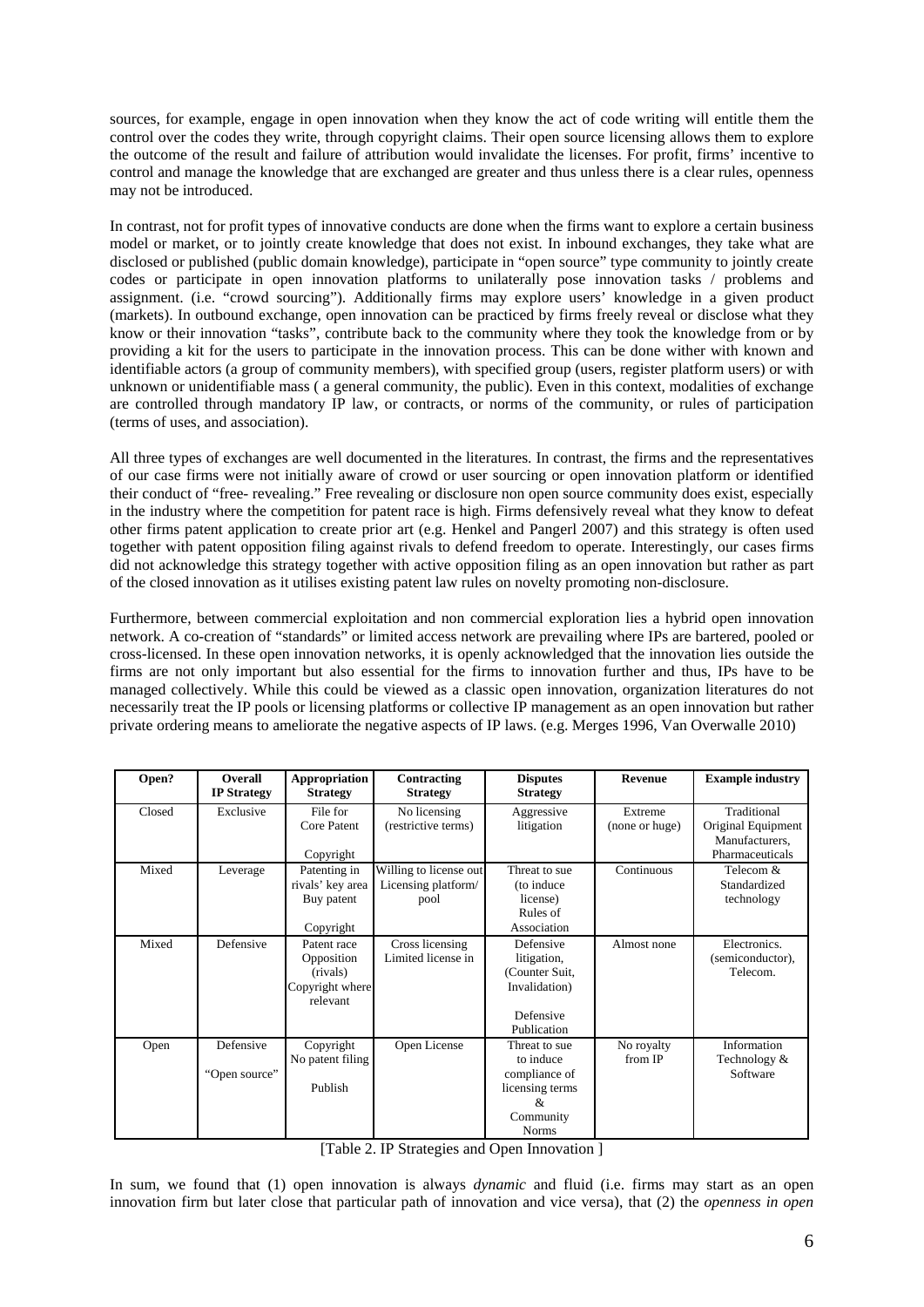*innovation practiced in commercial business to business transactions is always controlled, managed and strategically used;* (3) *actors are many* and their interests are *heterogeneous*. The table 2 below shows how these different modalities are manifested in terms of strategies in different industries.

### **4.2. Legal Context for Open Innovation**

The above findings have crucial implications for the policy for open innovations in two aspects – through public or private ordering. Public ordering as a tool to influence open innovation could be implemented through the mandatory law. Laws may regulate open innovation more directly through the operations of intellectual property law or through contract law rules on how parties may contract over innovation. On the other hand, if private ordering (i.e. parties' own solutions to a particular regulatory problem) were to be encouraged, then laws should interfere minimally to the degree that that the laws only enforce private ordering means and no more. As a matter for policy then first we need to evaluate if public ordering or private ordering would be preferable, and then proceed to explore which means that are available in the IP law and contract law that can be used to regulate open innovation.

#### *1) Duality of Intangible Knowledge – Intellectual Property or Contract?*

IP rights and law not only provide incentives for innovation, and protect them as property, but also coordinate the modalities of their exchanges. However, this is not the only form of intangible innovations that can be commercially explored. At a most obvious level, innovation can be embodied in the tangible products and services that the firms offer. A more intangible aspect of innovation is the processes and routines of a firm. Whether they are called intellectual capital, organizational learning, organizational routines, or simply human capital composed of proficient employees, they are part of the intangible innovation or a firm. In particular, firms utilize their capabilities in the internal or external exchanges of intangibles. They may also utilize the knowledge they have generated for the internal efficiency of organization and improve the general organizational capabilities. On the other hand, if there are demands from the market/customer, industry structure, and technological features, and if the regulatory contexts and the general capabilities of the firm can support it, firms may choose to extract values by commercializing them.

Not all commercially valuable knowledge can be isolated and belong to the firm and protected as IP. Some of the knowledge collectively resides with the firm, based on their past experiences, and some with individual employees. This includes knowledge that must be collectively defined as a "service" of the firm as it is the collective tacit knowledge of the organization, or aggregated knowledge that belongs to the engineers of the firm, gathered through their experiences in the firm. This dual nature of the intangibles makes it crucial to isolate this capability from other ad hoc or personalized management of the protection and transactions of intangibles in a firm. Intellectual property rights in law, is one means of isolating intangible and valuable knowledge from the concept of services that may inherently reside in the personnel. At the same time it is possible to physically and/or contractually control and isolate the knowledge. Utilizing organizational process to regularly transfer the knowledge from R&D personnel to the organization and contractually bind them to non-disclosure obligations is one such example. (Lee 2008)

When firms introduce openness in their innovation process, this dual nature of knowledge becomes manifested. If the knowledge were to be treated only as property, firm's internal policy on IP alone would be sufficient to implement and introduce openness in the innovation process. However, duality of knowledge makes it important not only to implement IP policies but also other means to control the knowledge sharing and protect them may also have to be considered. Confidentiality clause which is often regulated with firm internal policies and through non disclosure agreement in collaborating parties is often used to complement IP policies. Additional means include prohibition of competition, recruitment freeze, limiting the access of the circle knowing about the innovation, defensive publications, and making the innovation rhythm faster to be ahead of the competitors. Our case firms seem to recognize this need of protection and utilize various means beyond IP. At the same time, they are not always aligned with IP strategies or in some cases, stricter rules on confidentiality may lead to failure in collaboration.

#### *2) Interfacing IP Law and Openness – Public Ordering?*

Two aspects of open innovation that may be seen to be conflicting with the standards set in IP law. First, as open innovation involves resources and capabilities outside the boundary of the firms, this increase the number of holders to the potential IPR on the inputs as well as the output of the collaboration, who do not have the same interests. In other words, in open innovation there are (1) *multiple claim holders* who have heterogeneous interests. At the same time, to practice open innovation, sharing and communication is crucial among these claim holders. This (2) *openness in the communication* in their exchange is the second crucial aspect of open innovation that IP law need to consider. Multiple claim holders – as contributors, investors, co-inventors,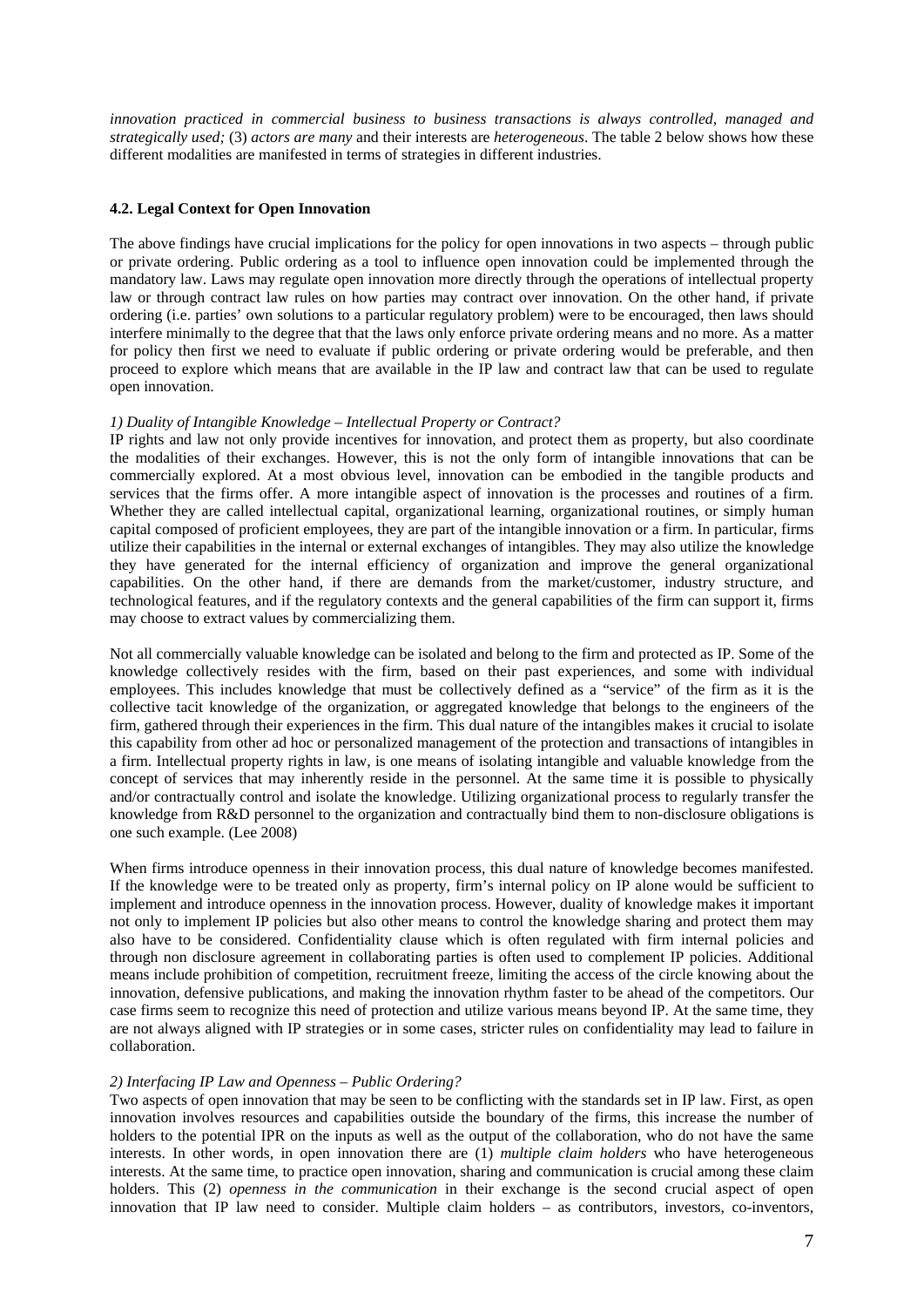collaborator call for a governance structure over how their claims can be prioritised. IP law do regulate the concept of joint inventor, co-creator, and co-owner. (Lee 2009) However they do not regulate how these rights may be coordinated or managed, in what hierarchy the rights or claims can be used. Furthermore, open innovation benefits from open exchange in communication, in the absence of clear and certain rules on how such exchange lead to loss of right, "open" communication may not occur. To introduce openness, a decision as to when to strategically choose disclosure over confidentiality has to be made. The strength and the necessity of having confidentiality clauses, for example, seem to be prohibiting and may not be conducive if the purpose of collaboration is explorative learning or co-creation. In other words, unless openness is strategically managed, communications that are crucial in open innovation will not occur. Thus we find that openness in innovation need to be always regulated or managed either formally (through formal governance means i.e. mandatory laws, contract, explicit firm policy) or informally (through norms, trust and implicit corporate culture).

Regulating through public ordering means that the law need to incentivize actors to introduce more openness through these two core aspects in mandatory law. This is seen to be more challenging. For example one way of introducing openness in the innovation would be through the use of specific limitation or exceptions in the IP law. Two such obvious examples could be posited as an exception to disclosure before the acquisition of a patent (i.e. novelty rules on patent) and as an exception to infringement for the sake of "open innovation" in patent law. First example would call for introducing longer or more extensive "grace period" to preserve the novelty of the invention. At a glance would promote open discussion and sharing in a given forum. At the same time, this would defeat the users of defensive publication. Introducing a more extensive grace period would have to be carefully approached. Providing exceptions are more difficult. Arguably, introducing research and experimental use exceptions to patent infringement for example would not necessarily promote openness in the innovation because this will only benefit researching actors who are participating in the process. (Strandburg 2010). In other words, dynamic and heterogeneous nature of the actors *makes it difficult* to *introduce an actor or behaviour specific limitation or an exception in IP law for open innovation.* However, to protect the interests of joint collaborator, one potential doctrinal elements that would empower open innovator, may be own invention defence for own use against the claims of infringement may be useful and needs to be carefully explored. Most patent laws however do not provide this defence. In sum, given the current legal context, in the absence of IP law revisions, to prevent disputes, we find *proactive private ordering is necessary to interface IP laws with open innovation.* 

# *3) Private Ordering Contracting into Open Innovation*

The above finding advocates that private ordering is one significant tool for firms to introduce openness in the innovation process. More recent literature in law such as O'Connor (2010) and Van Overwalle (2010) seem to advocate the superiority of the private ordering means over legal reforms to provide means of coordination and govern use of intangible resources. Among the private ordering means, contracting is a most formal and often used means to privately control the innovation process and formalize it. (e.g. Vlaar et al 2006) Contracting at the same time provides governance and in the words of Williamson contract provides a governance methods between hierarchy of the firm and market composed of discrete contracts. (Williamson 1985)

The literatures in law on open innovation commonly look into *contractual aspect of sharing* to introduce openness either in the standardized licensing terms or templates that a certain community advocates or as a condition to join the community. In other words, they commonly look into the private ordering means to either to provide openness into the closed innovation model or to manage flow of information in the continuous or repeated innovation - process of sharing. Furthermore, contracting for open or semi-open innovation contracts requires different contracting capabilities than e.g. the sale of goods in all three aspects of contracting – content, process and relational capabilities. (Nystén-Haarala et al. 2008) As open innovation may require anything from open source license agreement, joint R&D contract to supplier contract or contract manufacturer contract, contracting for open innovation cannot be uniform in its contents and process.

When this observation is tested in our case firms, we found that innovation contracting in general calls for development of different contracting capabilities. Our case firms regarded contracts extremely important for joint innovation. At the same time they emphasized that contracts do not in practice protect them unless they are based on trust, and parties care for their reputation. This of course applies to any contracts including mixed innovation contracts. This attitude to contracting seems to be ambiguous. One of the reasons for this ambiguity is that innovation contracts challenge the very core of contract law. Contracts should be binding and the legal system should sanction breaches of contract. Innovation contracts, however, are often so incomplete that even the aim of the contract may be unclear. Contract law protects a complete and well defined contract in which everything can be anticipated. This is partly because contract law has developed to support the sale of tangible goods, in which liabilities of contracting parties can be presented clearly (Nystén-Haarala 1998). Such contacts are static and change of circumstances is an exception.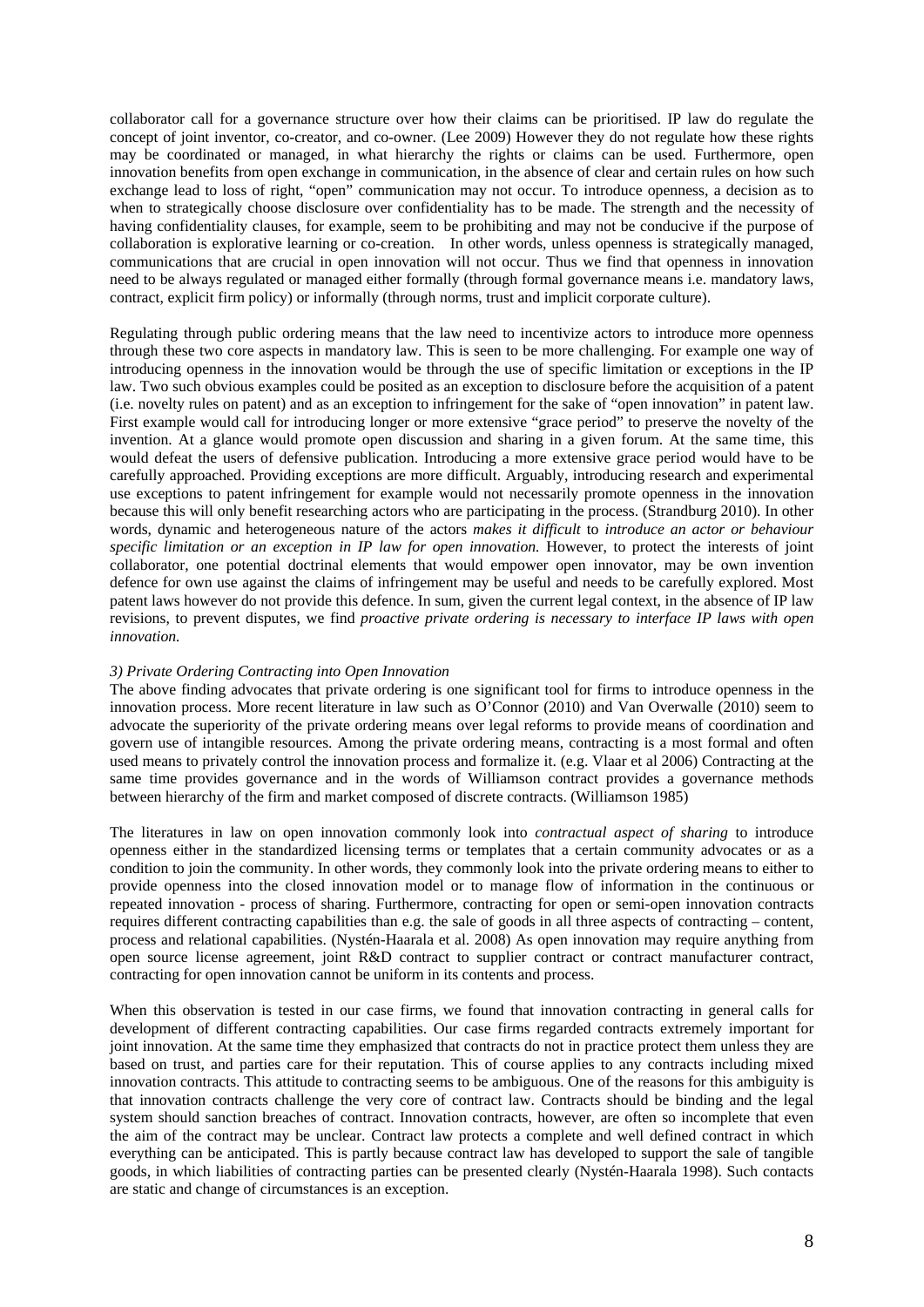Innovation contracts, however, are evolving and *flexibility* is the rule in cooperation for innovating. (Nystén-Haarala et al 2010). Several authors started to observe that in practice, almost all contracts are either open ended or incomplete and in the context of contract interpretation in courts. (e.g. Kreitner 2006:163-175, Goldberg 2002). Additionally, in the exchanges surrounding intangible innovation, the contract tends to be more incomplete (Hart and Moore 1990) and thus more emphasis seem to be given over the control right over contingencies. The *control right* is the right to "make decisions about the issues that cannot be contractually specified" (Lerner and Merges 1998). In open innovation contracting, this would for example, mean whom among the multiple actors would be able to mediate the various IP claims (to acquire, manage and assert the rights) and provides for the process of the inputs and outputs of knowledge can be shared and managed, and disputes can be settled against opportunism. In open innovation, an incomplete and evolving contracts need to be understood as means of private ordering. This is seen as a challenge for cooperation parties, who need to understand the role of contracting as a devise of private ordering than a complete yet static document.

In sum, we find that contract is a crucial private ordering device to formalize the open innovation process and that we find that open innovation calls for a broader perception of contracting to the participants of the innovation process. Open innovation seems to result in incomplete and open ended contracts which has to be complimented by contract external elements including the broader contacting capabilities such as contracting process and relational aspect (i.e. trust) of the contract.

| <b>Capabilities</b>      | <b>Essence</b> | <b>Modalities for Intangibles</b>                        |
|--------------------------|----------------|----------------------------------------------------------|
| <b>Contract Contents</b> | What           | Control appropriations and contingencies;                |
|                          |                | Ownership arrangement for IP inputs and IP outputs       |
|                          |                | Allocation of right to control contingencies             |
|                          |                | ("control rights")                                       |
|                          |                | Flexible terms                                           |
| <b>Process</b>           | Who, How, When | Coordinate information flow:                             |
|                          |                | Control information leakage before, during and after     |
|                          |                | contracting                                              |
|                          |                | Provide a channel for intra and inter-firm communication |
| Relational               | With Whom, How | Acquisition of firm external specialized capabilities,   |
|                          |                | when necessary                                           |
|                          |                | Build trust                                              |
|                          |                | Manage and control potential competition from the        |
|                          |                | contracting partner                                      |
|                          |                | IPR dispute resolution strategy                          |

[Table 3 Contracting Capabilities for Open Innovation; Modified from Lee 2008]

# **5. Concluding remarks and Practical Implication**

The paper argues that as open innovation is dynamic and involves multiple actors with heterogeneous interests, the governance means for open innovation are best provided by the firms either as a contracts, or general policy over information exchanges. This private ordering means necessarily has to be proactive, flexible and thus calls for a broader perception of contract beyond a static and complete document. As a secondary option, this paper has explored a few options of public ordering including grace period and own invention defence. However both of these options however currently do not uniformly provide incentives for the firms to actively engage in open innovation.

This paper has two practical implications. First, in the absence of proper legal safeguard for own collaborative input, the paper advocates contract based governance approach calling on managers to actively engage in the private ordering means to introduce openness.. Reflecting this, open and collaborative innovation requires firms to more actively and strategically involve in the governance of IP, not just in terms of acquiring and defending them, but also to use the rights and to generate royalty. Secondly, as a proposal for patent law reform, the paper may enlighten law and policy makers to explores a particular defence against the claims of infringement in patent law, namely own invention defence for own use, to safeguard the interests of the joint innovator. T would help in implementing open innovation policy recommendation into national legislation, acknowledging strategic dimension of open innovation would help businesses in using the benefits of open innovation, with the knowledge of the cost of doing so.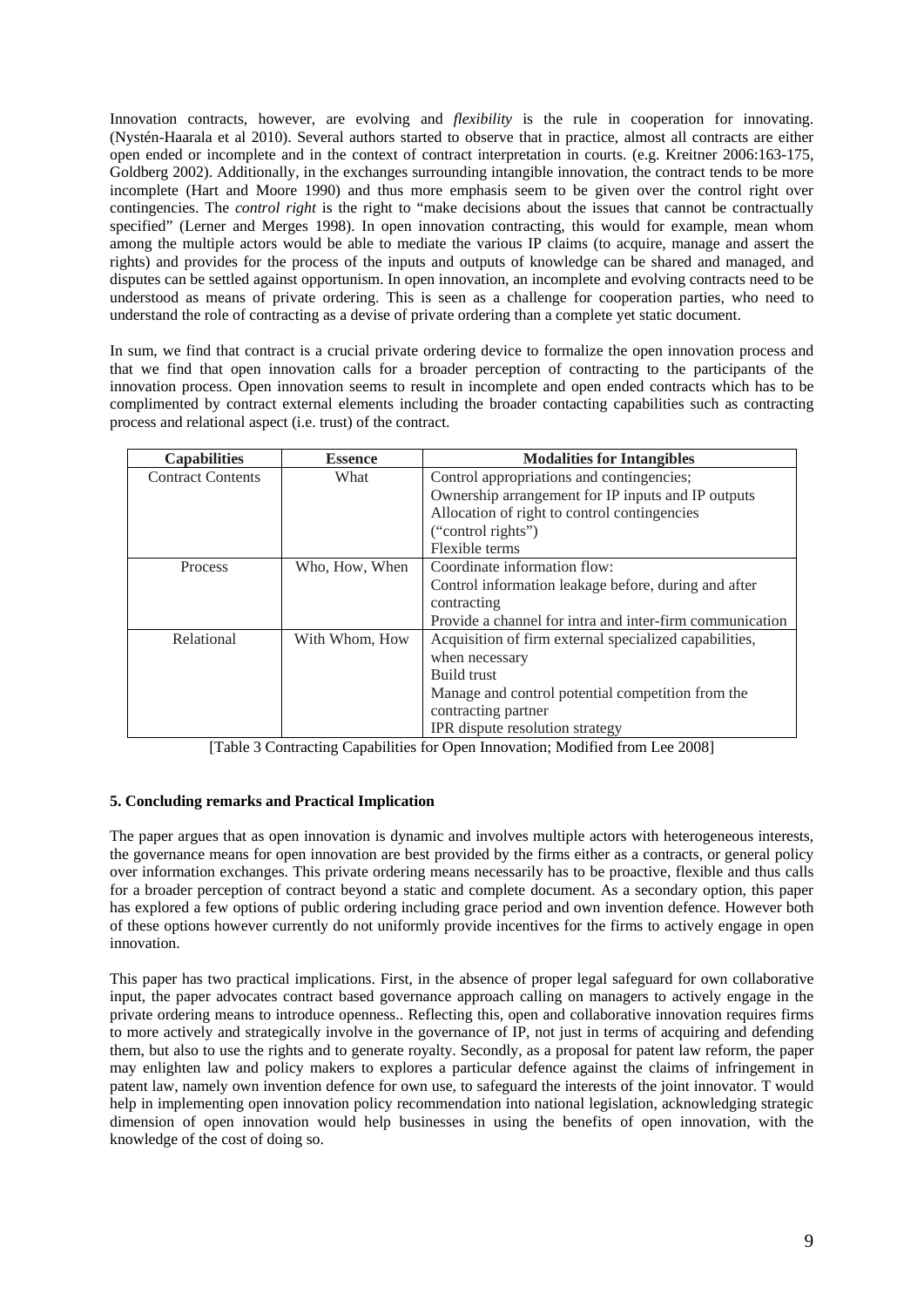#### **References**

- Arora Ashish and Robert P Merges, (2004) Specialized Supply firms, Property rights and firm boundaries. Industrial and Corporate Change 13(3), 451-475.
- Arora, Ashish andRobert P. Merges, (2001) Property Rights, Firm Boundaries, and R&D Inputs. Available at SSRN: http://ssrn.com/abstract=255869.
- Benkler, Yochai (2002), Coase's penguin, or Linux and the nature of the firm, Yale Law Journal 112: 369–446
- Benkler, Yochai and H Nissenbaum (2006) Commons-based Peer Production and Virtue, The Journal of Political Philosophy, 14: 394–419
- Boettiger, Sara and Dan L Burk, (2004) Open Source Patenting. Journal of International Biotechnology Law, Vol. 1, pp. 221-231. Available at SSRN: http://ssrn.com/abstract=645182
- Cambia BiOS webpage www.bios.net
- Chesbrough, Henry (2003) Open Innovation: The New Imperative for Creating and Profiting from Technology. Boston: Harvard Business School Press.
- Chesbrough, Henry and Adrienne Kardon Crowther (2006), Beyond high tech: early adopters of open innovation in other industries, R&D Management, 36, 3 (June): 229-236.
- Chesbrough, Henry, Wim Vanhaverbeke and Joel West, eds. (2006) Open Innovation: Researching a New Paradigm. Oxford: Oxford University Press.
- Christensen, Jens Frøslev, Michael Holm Olesen and Jonas Sorth Kjær (2005). The Industrial Dynamics of Open Innovation — Evidence from the transformation of consumer electronics. Research Policy, 34, 10 (December):
- Creative Commons webpage http://creativecommons.org/
- Dahlander L and D.M. Gann (2010) How Open is innovation?, Research Policy 39:699-709.
- Eisenberg, Rebecca S. and Arti K. Rai,, Harnessing and Sharing the Benefits of State-Sponsored Research: Intellectual Property Rights and Data Sharing in California's Stem Cell Initiative. Berkeley Technology Law Journal, Vol. 21, 2006; Duke Science, Technology & Innovation Paper No. 11. Available at SSRN: http://ssrn.com/abstract=941146
- Elkin-Koren, Niva (2006) Creative Commons: A Skeptical View of a Worthy Pursuit. THE FUTURE OF THE PUBLIC DOMAIN, P. Bernt Hugenholtz & Lucie Guibault, eds., Kluwer Law International, Available at SSRN: http://ssrn.com/abstract=885466
- Gervais, Daniel (2009) The Tangled Web of UGC: Making Copyright Sense of User-Generated Content, 11 Vand. J. Ent. & Tech. L. 841
- Goldberg Victor P (2002) Discretion in Long-Term Open Quantity Contracts: Reining in Good Faith, U.C. Davis Law Review 35, 319-385.
- Hart Oliver and John Moore, (1990) Property Rights and the Nature of the Firm, The Journal of Political Economy. 98(6):1119-1158.
- Henkel, Joachim and Pangerl, Stefanie M.(2008) , Defensive Publishing An Empirical Stud. Available at SSRN: http://ssrn.com/abstract=981444
- Hietanen, Herkko A. (2007) A License or a Contract, Analyzing the Nature of Creative Commons Licenses. NIR, Nordic Intellectual Property Law Review, Forthcoming. Available at SSRN: http://ssrn.com/abstract=1029366

Hope Janet (2005) Open Source Biotechnology.

- http://cgkd.anu.edu.au/menus/PDFs/OpenSourceBiotechnology27July2005.pdf
- Howe Jeff (2006) The Rise of Crowsourcing, Wired 14.6, 2006
	- http://www.wired.com/wired/archive/14.06/crowds.html
- Kreitner, Roy. (2006) Calculating Promises : The Emergence of Modern American Contract Doctrine*.* Stanford University Press.
- Laursen K., and L.J Salter (2006) Open for innovation: the role of openness in explaining innovation performances among UK manufacturing firms, Strategic Management Journal 27: 131-150.
- Lee, Nari (2008), From Tangibles to Intangibles Contracting Capabilities for Intangible Innovation (June 27, 2008). CORPORATE CONTRACTING CAPABILITIES, Soili Nystén-Haarala, ed., University of Joensuu Publications in Law, No. 21, 2008. Available at SSRN: http://ssrn.com/abstract=1350337
- Lee, Nari. (2009). Exclusion and coordination in collaborative innovation and patent law, International Journal of Intellectual Property Management, vol. 3, no. 1, pp. 79-93.
- Lemley, Mark A., (2007). Are Universities Patent Trolls? Stanford Public Law Working Paper No. 980776. Available at SSRN: http://ssrn.com/abstract=980776
- Lerner Josh and Robert P. Merges (1998) The Control of Technology Alliances: An Empirical Analysis of the Biotechnology Industry. The Journal of Industrial Economics 46:125-156.
- Lydia Pallas Loren (2007) Building a reliable semi-commons of creative Works: enforcement of creative commons Licenses and limited abandonment of Copyright.14 Geo. Mason L. Rev. 271.
- Merges, Robert P. (2005) A Transactional View of Property Rights. Berkeley Center for Law and Technology. Law and Technology Scholarship (Selected by the Berkeley Center for Law & Technology). Paper 8.